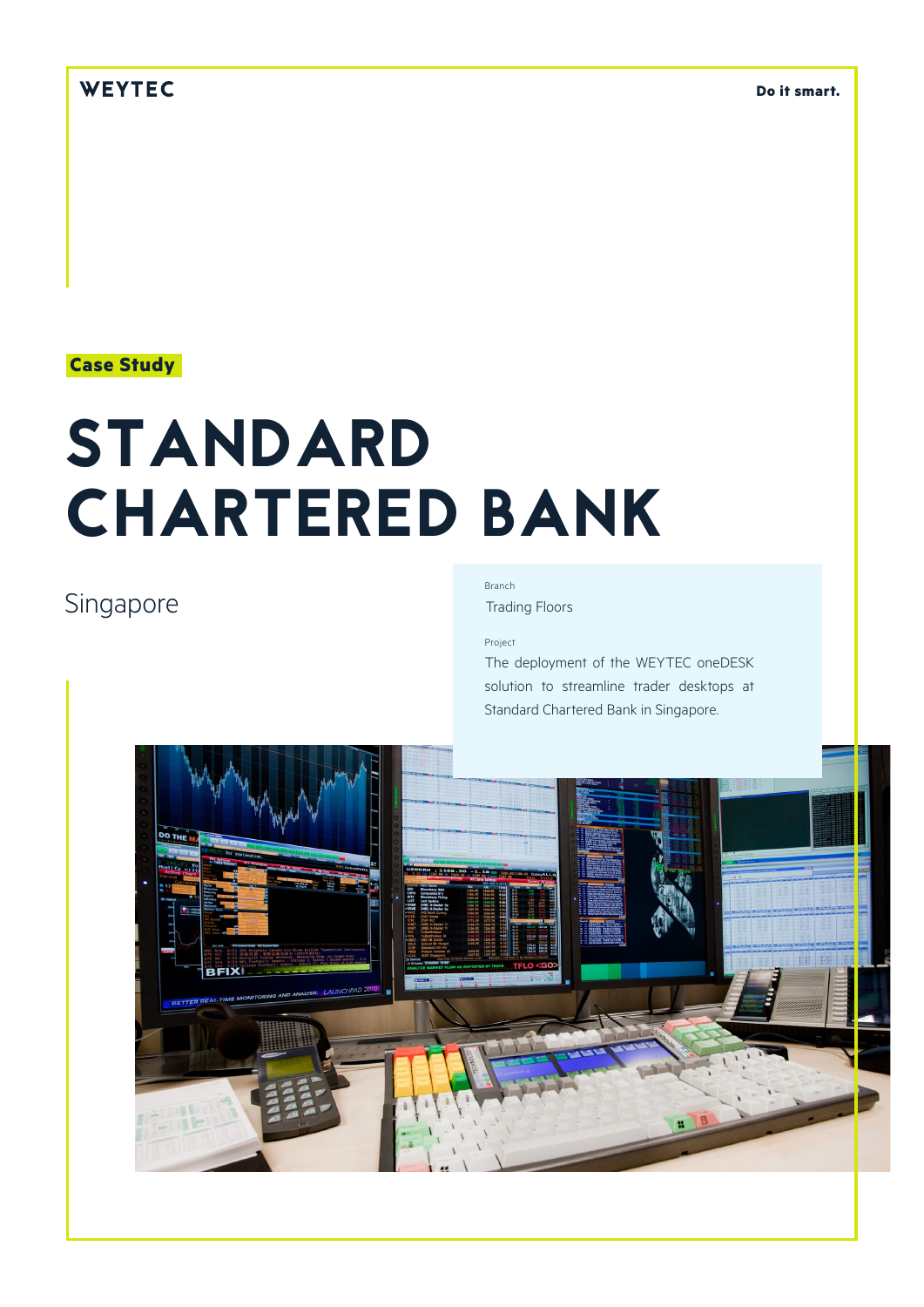#### **Client**

Standard Chartered PLC is a leading international bank, listed on the London, Hong Kong and Mumbai stock exchanges. It has operated for over 150 years in some of the world's most dynamic markets and earns more than 90 per cent of its income and profits in Asia, Africa and the Middle East. This geographic focus and commitment to developing deep relationships with clients and customers has driven the Bank's growth in recent years.

With 1,700 offices in 70 markets, Standard Chartered offers exciting and challenging international career opportunities for more than 80,000 staff. It is committed to building a sustainable business over the long term and is trusted worldwide for upholding high standards of corporate governance, social responsibility, environmental protection and employee diversity. The Bank's heritage and values are expressed in its brand promise, 'Here for good'.

#### **Challenge**

Standard Chartered has a number of initiatives to continually optimise its internal operations – from environmental, ergonomic, visual and ongoing support perspectives. Standardisation of the desktop screen configuration on the trading floor is a key goal because standard screen layouts simplify support, reducing screen count saves power, and uniformity gives staff a more pleasing working environment. A single row of screens on the trading desks has been made an absolute requirement to give line-of-sight trading.

The traditional deployment of market data services uses dedicated screens to display trading applications. Apart from being physically different, they are often mounted to the side and above the PC screens, ruining line of sight and compromising the screen space available to the user for their local PC.

Standard Chartered Bank in Singapore is the first site to go live in the global deployment of the WEYTEC oneDESK Solution.

#### **Solution**

WEY Technology worked with Standard Chartered to integrate both market data and transactional services that traditionally require dedicated screens on the PC desktop. The goal was to standardise the desktop screen array and eliminate proprietary keyboards.

"Capture" technology is utilised to present market data screens in windows on the traders' PC desktop, and the user interface is designed to integrate the services as far as possible into

#### **Facts & Figures**

WEYTEC oneDESK Suite

- 80 Desks / 320 Screens
- **Capture**
- Focus

WEYTEC Keyboards

• 80 MK06

the Windows environment. This means that the user is able to treat the normally separate services such as Bloomberg, Thomson Reuters, Dealing 3000 and EBS as part of the desktop. Simply clicking on the target